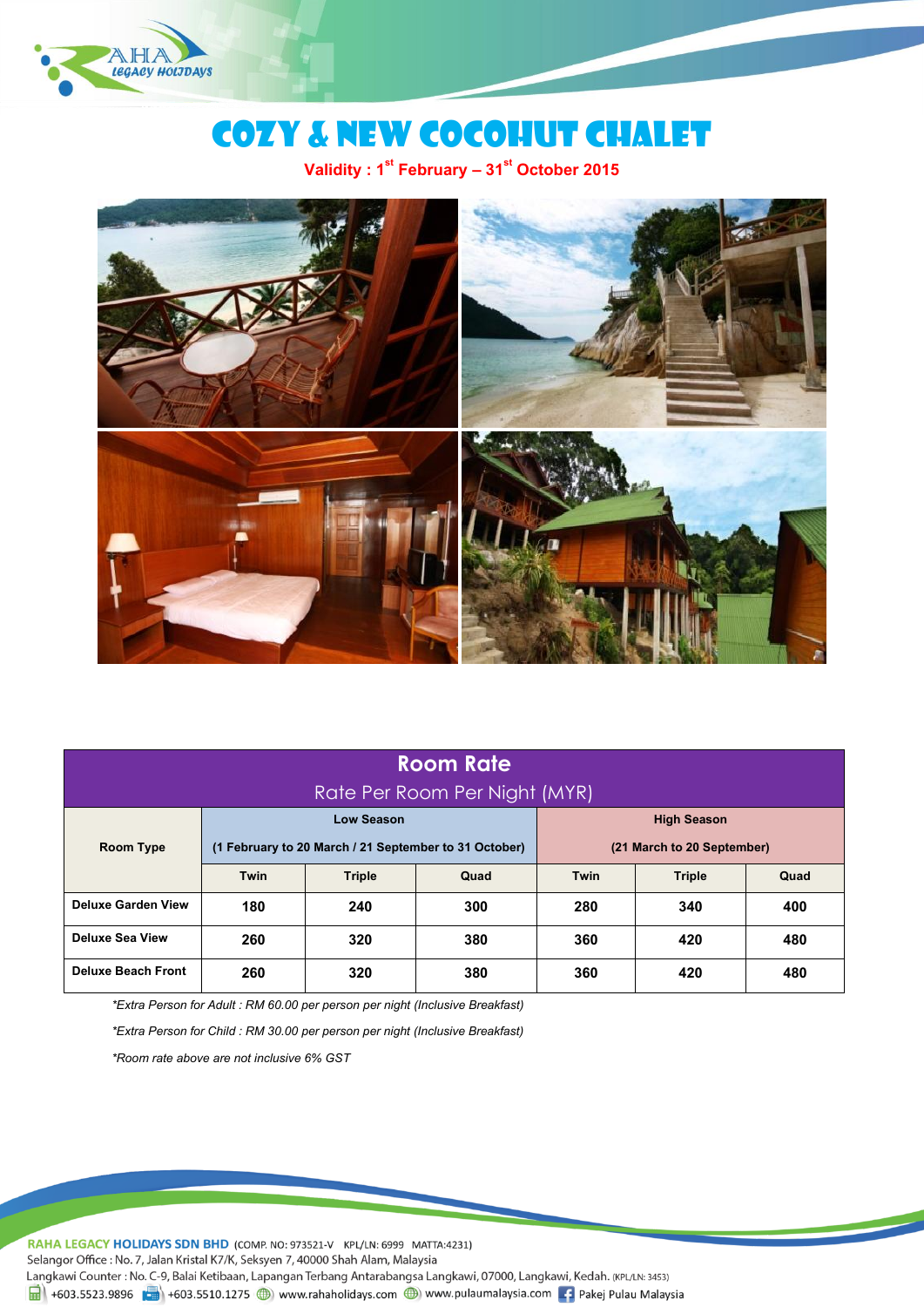

| <b>2D1N Discovery Package</b><br>Rate Per Person (MYR) |                                                                        |              |                                                  |              |  |
|--------------------------------------------------------|------------------------------------------------------------------------|--------------|--------------------------------------------------|--------------|--|
| Room Type                                              | Low Season<br>(1 February to 20 March &<br>21 September to 31 October) |              | <b>High Season</b><br>(21 March to 20 September) |              |  |
|                                                        | <b>Adult</b>                                                           | <b>Child</b> | <b>Adult</b>                                     | <b>Child</b> |  |
| <b>Deluxe Garden Twin</b>                              | 325                                                                    | 230          | 345                                              | 250          |  |
| <b>Deluxe Garden Triple</b>                            | 295                                                                    | 220          | 315                                              | 240          |  |
| <b>Deluxe Garden Quad</b>                              | 285                                                                    | 200          | 305                                              | 220          |  |
| Deluxe Sea View /<br><b>Beach Front Twin</b>           | 355                                                                    | 240          | 375                                              | 260          |  |
| Deluxe Sea View /<br><b>Beach Front Triple</b>         | 325                                                                    | 230          | 345                                              | 250          |  |
| Deluxe Sea View /<br><b>Beach Front Quad</b>           | 305                                                                    | 220          | 325                                              | 240          |  |

**2D1N Discovery Package Inclusive :** *(\*Rates above are not included of 6%GST)*

: 1 night chalet accommodation

: Return Boat Transfer (2 Ways)

: 1 Breakfast, 1 Lunch, 1 Dinner, \*Malaysian Food\*

: 1 Snorkelling trip at Perhentian Island – (Mask & Snorkel provided)

| <b>3D2N Discovery Package A</b><br>Rate Per Person (MYR) |                                                                               |              |                                                  |              |
|----------------------------------------------------------|-------------------------------------------------------------------------------|--------------|--------------------------------------------------|--------------|
| <b>Room Type</b>                                         | <b>Low Season</b><br>(1 February to 20 March &<br>21 September to 31 October) |              | <b>High Season</b><br>(21 March to 20 September) |              |
|                                                          | Adult                                                                         | <b>Child</b> | <b>Adult</b>                                     | <b>Child</b> |
| <b>Deluxe Garden Twin</b>                                | 535                                                                           | 320          | 565                                              | 350          |
| <b>Deluxe Garden Triple</b>                              | 485                                                                           | 310          | 515                                              | 340          |
| Deluxe Garden Quad                                       | 455                                                                           | 300          | 485                                              | 330          |
| Deluxe Sea View /<br><b>Beach Front Twin</b>             | 605                                                                           | 350          | 635                                              | 380          |
| Deluxe Sea View /<br><b>Beach Front Triple</b>           | 535                                                                           | 340          | 565                                              | 370          |
| Deluxe Sea View /<br><b>Beach Front Quad</b>             | 505                                                                           | 330          | 535                                              | 360          |

**3D2N Discovery Package A Inclusive:** *(\*Rates aboveare not included of 6%GST)*

: 2 night's chalet accommodation

: Return Boat Transfer (2 Ways)

: 2 Breakfast, 2 Lunch, 2 Dinner & BBQ Dinner \*Malaysian Food\*

: 2 Snorkelling Trips – Mask & Snorkel provided

 $\sim$ 1 $^{\rm st}$  day Snorkelling trip to Perhentian Island,  $2^{\sf{nd}}$  day Snorkelling trip to Rawa & Susu Dara Island

RAHA LEGACY HOLIDAYS SDN BHD (COMP. NO: 973521-V KPL/LN: 6999 MATTA:4231)

Selangor Office: No. 7, Jalan Kristal K7/K, Seksyen 7, 40000 Shah Alam, Malaysia

Langkawi Counter: No. C-9, Balai Ketibaan, Lapangan Terbang Antarabangsa Langkawi, 07000, Langkawi, Kedah. (KPL/LN: 3453)

 $\frac{1}{21}$  +603.5523.9896 +603.5510.1275 (b) www.rahaholidays.com (c) www.pulaumalaysia.com  $\frac{1}{21}$  Pakej Pulau Malaysia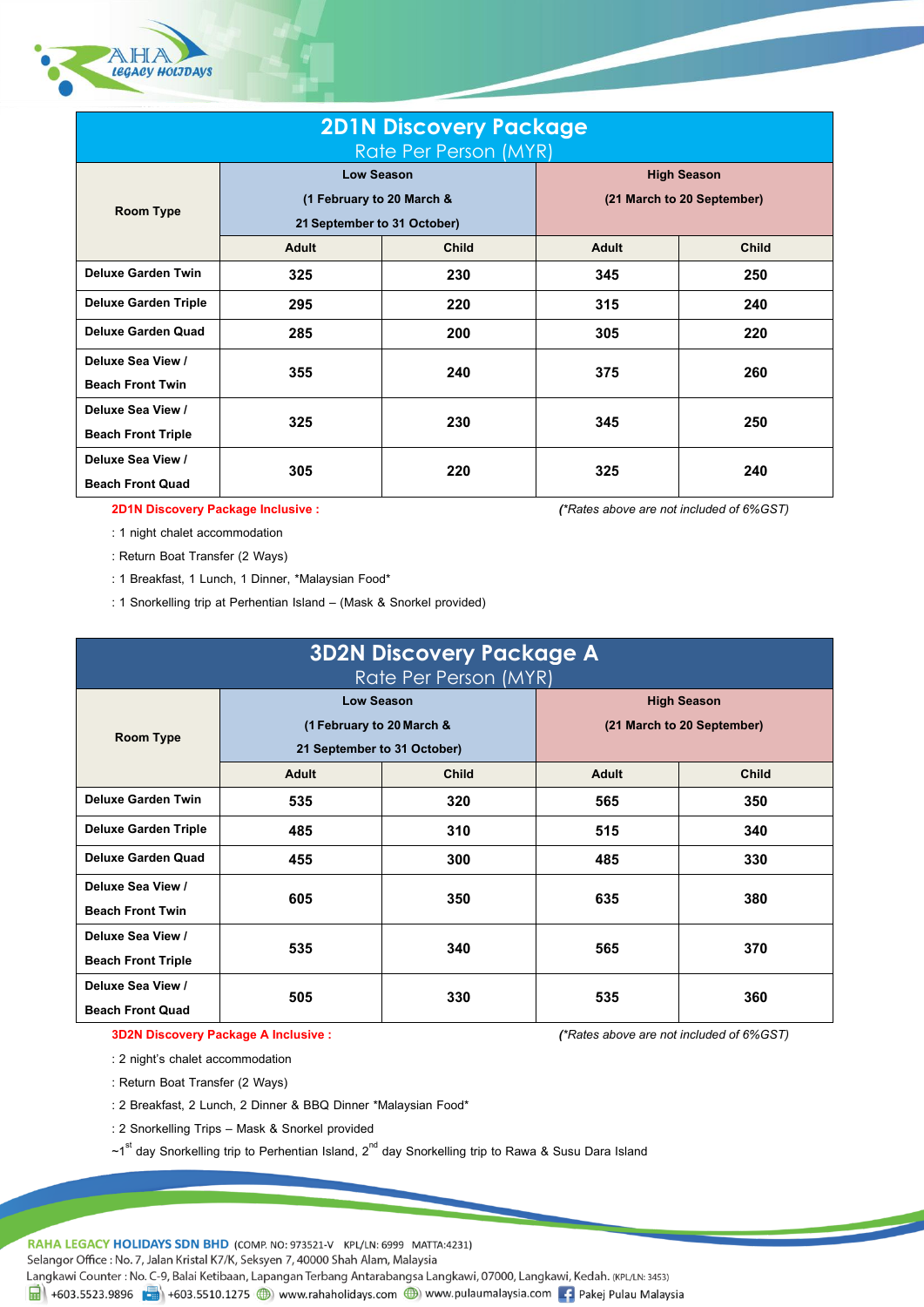

| <b>3D2N Discovery Package B</b><br>Rate Per Person (MYR) |                             |       |                            |              |  |
|----------------------------------------------------------|-----------------------------|-------|----------------------------|--------------|--|
|                                                          | <b>Low Season</b>           |       | <b>High Season</b>         |              |  |
| Room Type                                                | (1 February to 20 March &   |       | (21 March to 20 September) |              |  |
|                                                          | 21 September to 31 October) |       |                            |              |  |
|                                                          | Adult                       | Child | <b>Adult</b>               | <b>Child</b> |  |
| <b>Deluxe Garden Twin</b>                                | 555                         | 330   | 585                        | 360          |  |
| <b>Deluxe Garden Triple</b>                              | 515                         | 320   | 545                        | 350          |  |
| <b>Deluxe Garden Quad</b>                                | 485                         | 310   | 515                        | 340          |  |
| Deluxe Sea View /                                        | 625                         | 370   | 655                        | 400          |  |
| <b>Beach Front Twin</b>                                  |                             |       |                            |              |  |
| Deluxe Sea View /                                        | 565                         | 360   | 595                        | 390          |  |
| <b>Beach Front Triple</b>                                |                             |       |                            |              |  |
| Deluxe Sea View /                                        | 535                         | 350   | 565                        | 380          |  |
| <b>Beach Front Quad</b>                                  |                             |       |                            |              |  |

**3D2N Discovery Package B Inclusive(Minimum 10 paxs) :** *(Rates above are not included of 6%GST)*

- : 2 night's chalet accommodation
- : Return Boat Transfer (2 Ways)
- : 2 Breakfast, 2 Lunch, 2 Dinner & BBQ Dinner \*Malaysian Food\*
- : 2 Snorkelling Trips Mask & Snorkel provided
	- 1<sup>st</sup> day Snorkelling trip to Perhentian Island,
	- 2<sup>nd</sup> day Snorkelling trip to Rawa & Lang Tengah

| <b>4D3N Discovery Package</b><br>Rate Per Person (MYR) |                                                                               |              |                                                  |              |
|--------------------------------------------------------|-------------------------------------------------------------------------------|--------------|--------------------------------------------------|--------------|
| <b>Room Type</b>                                       | <b>Low Season</b><br>(1 February to 20 March &<br>21 September to 31 October) |              | <b>High Season</b><br>(21 March to 20 September) |              |
|                                                        | Adult                                                                         | <b>Child</b> | Adult                                            | <b>Child</b> |
| <b>Deluxe Garden Twin</b>                              | 785                                                                           | 430          | 815                                              | 460          |
| <b>Deluxe Garden Triple</b>                            | 715                                                                           | 420          | 745                                              | 450          |
| <b>Deluxe Garden Quad</b>                              | 675                                                                           | 400          | 705                                              | 440          |
| Deluxe Sea View /<br><b>Beach Front Twin</b>           | 855                                                                           | 460          | 885                                              | 490          |
| Deluxe Sea View /<br><b>Beach Front Triple</b>         | 755                                                                           | 450          | 785                                              | 480          |
| Deluxe Sea View /<br><b>Beach Front Quad</b>           | 715                                                                           | 440          | 745                                              | 470          |

*(\*Rates above are not included of 6%GST)*

RAHA LEGACY HOLIDAYS SDN BHD (COMP. NO: 973521-V KPL/LN: 6999 MATTA:4231) Selangor Office: No. 7, Jalan Kristal K7/K, Seksyen 7, 40000 Shah Alam, Malaysia

Langkawi Counter : No. C-9, Balai Ketibaan, Lapangan Terbang Antarabangsa Langkawi, 07000, Langkawi, Kedah. (KPL/LN: 3453)

 $\overrightarrow{H}$  +603.5523.9896  $\overrightarrow{F}$  +603.5510.1275  $\circledR$  www.rahaholidays.com  $\circledR$  www.pulaumalaysia.com 1. Pakej Pulau Malaysia